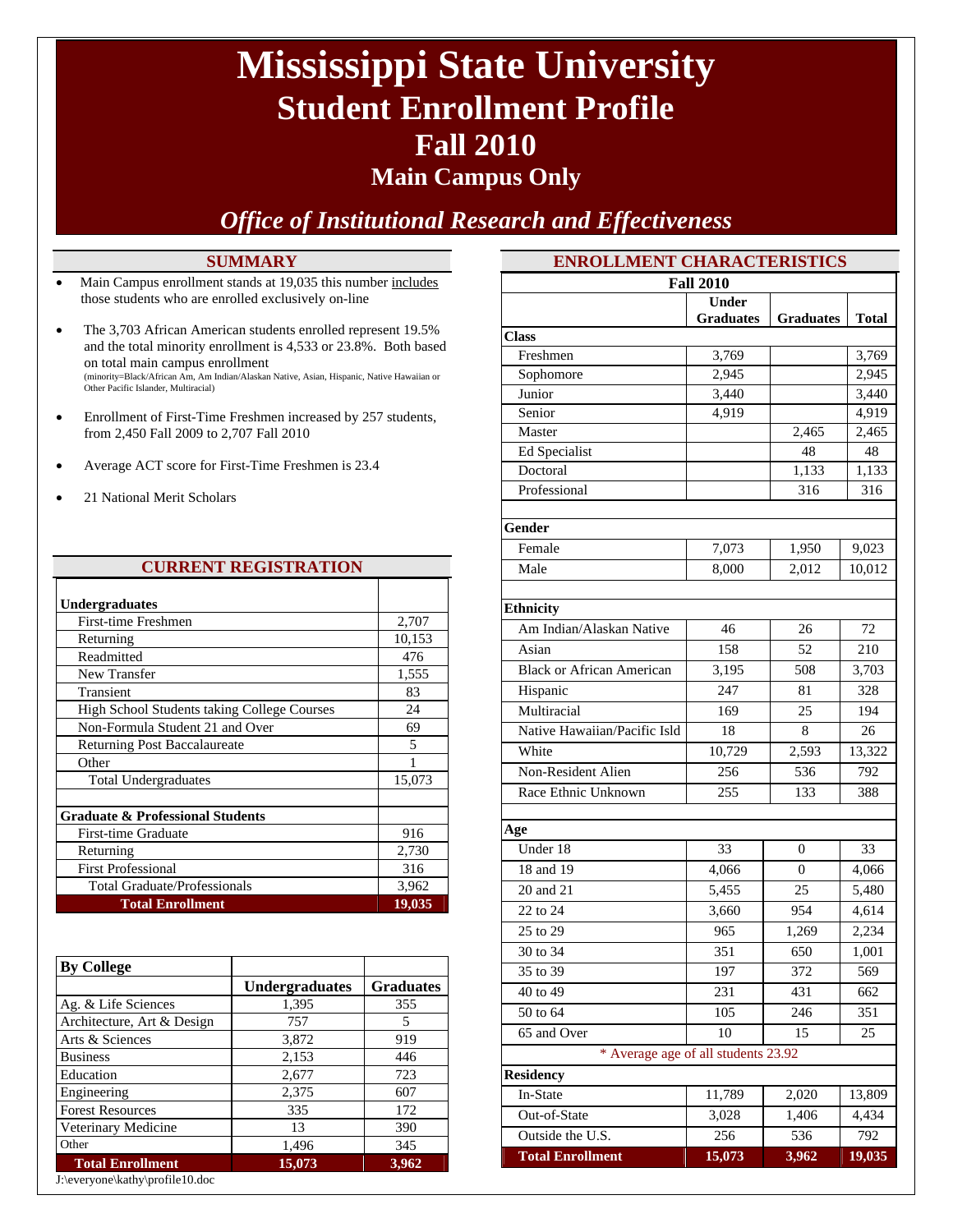#### **ENROLLMENT TRENDS**

Mississippi counties with the highest student enrollment:

| Oktibbeha                                 | 1,296 | Rankin    | 825 |
|-------------------------------------------|-------|-----------|-----|
| Madison                                   | 967   | Lowndes   | 636 |
| <b>Hinds</b>                              | 907   | Lee       | 584 |
| • Students enrolled from adjacent states: |       |           |     |
| Tennessee                                 | 984   | Louisiana | 213 |
| Alabama                                   | 846   | Arkansas  |     |

Currently students are enrolled from 76 countries. The following countries have the largest enrollment:

| India       | 191 | Canada    | 29 |
|-------------|-----|-----------|----|
| China       | 139 | Sri Lanka | 28 |
| South Korea | 89  | Nepal     | 26 |

| <b>TOTAL ENROLLMENT</b><br><b>Fall Semesters</b> |              |       |        |  |
|--------------------------------------------------|--------------|-------|--------|--|
| Year                                             | <b>Total</b> |       |        |  |
| 1999                                             | 12,435       | 2,835 | 15,270 |  |
| 2000                                             | 12,818       | 2,946 | 15,764 |  |
| 2001                                             | 13,081       | 2,985 | 16,066 |  |
| 2002                                             | 12,873       | 2,979 | 15,852 |  |
| 2003                                             | 12,308       | 3,108 | 15,416 |  |
| 2004                                             | 11,990       | 3,127 | 15,117 |  |
| 2005                                             | 11,644       | 2,751 | 14,395 |  |
| 2006                                             | 11,697       | 2,725 | 14,422 |  |
| 2007                                             | 12,660       | 3,578 | 16,238 |  |
| 2008                                             | 13,490       | 3,637 | 17,127 |  |
| 2009                                             | 14,135       | 3,857 | 17,992 |  |
| 2010                                             | 15,073       | 3,962 | 19,035 |  |

|                              | *Fall  | Fall   | Fall   | Fall   | Fall   | Fall   |
|------------------------------|--------|--------|--------|--------|--------|--------|
|                              | 2010   | 2009   | 2008   | 2007   | 2006   | 2005   |
| <b>Black or African Amer</b> | 3,703  | 3,468  | 3,411  | 3,124  | 2,821  | 2,843  |
| Am Ind/Alaskan Native        | 72     | 78     | 69     | 62     | 31     | 33     |
| Asian                        | 210    | 245    | 233    | 219    | 196    | 195    |
| Hispanic                     | 328    | 210    | 197    | 173    | 129    | 126    |
| White                        | 13.322 | 12.898 | 12,401 | 11.945 | 10.668 | 10.638 |
| Native Hawaiian/Pac Is       | 26     |        |        |        |        |        |
| Multiracial                  | 194    |        |        |        |        |        |
| Non-Resident Alien           | 792    | 772    | 816    | 715    | 577    | 560    |
| Race/Ethnic Unknown          | 388    | 321    |        |        |        |        |
| <b>Total</b>                 | 19.035 | 17.992 | 17.127 | 16.238 | 14.422 | 14.395 |

\*New race categories as mandated by IPEDS

 The highest undergraduate program enrollment is in Kinesiology (PE) with 1,139 students, followed by Biological Sciences (BIO) with 981 students

- The highest graduate enrollment program is in Business Administration (BA) with 320 students followed by, Geosciences (GG) with 309 students
- The professional student enrollment in Veterinary Medicine (DVM) is 316
- Undeclared undergraduate student enrollment (UND) is 1,398
- Unclassified graduate student enrollment (UNC) is 345

#### **COMMUNITY COLLEGES**

 Total of 1,555 new transfer students enrolled for the Fall 2010 semester. Of those, 1,196 were from Mississippi Community Colleges, compared to 1,141 for the Fall 2009 semester:

#### **NEW UNDERGRADUATE TRANSFERS From Mississippi Community Colleges**

| Coahoma Community College                | 1     |
|------------------------------------------|-------|
| Copiah-Lincoln Community College         | 52    |
| <b>East Central Community College</b>    | 71    |
| East Mississippi Community College       | 200   |
| <b>Hinds Community College</b>           | 101   |
| <b>Holmes Community College</b>          | 162   |
| Itawamba Community College               | 174   |
| Jones County Junior College              | 78    |
| <b>Meridian Community College</b>        | 48    |
| Mississippi Delta Community College      | 29    |
| Mississippi Gulf Coast Community College | 94    |
| Northeast Mississippi Community College  | 87    |
| Northwest Mississippi Community College  | 72    |
| <b>Pearl River Community College</b>     | 15    |
| Southwest Mississippi Community College  | 12    |
| Total                                    | 1,196 |

#### **ACT INFORMATION**

 First-Time Entering Freshmen enrollment increased from 2,450 for Fall 2009 to 2,707 for Fall 2010. The average ACT score of first-time freshmen is 23.4

#### **ACT COMPOSITE SCORE**

| <b>Category</b>                  | Average | High | Low            |
|----------------------------------|---------|------|----------------|
| <b>Total First-Time Freshmen</b> | 23.4    | 35   | 13             |
| <b>First-Time Males</b>          | 23.6    | 35   | 13             |
| <b>First-Time Females</b>        | 23.2    | 35   | 1 <sup>2</sup> |

| <b>Average Score by Section</b>   |      |
|-----------------------------------|------|
| English                           | 24.5 |
| <b>Mathematics</b>                | 22.7 |
| Reading                           | 24.5 |
| Natural Science                   | 23.5 |
| <b>Average Score by Ethnicity</b> |      |
| Black or African American         | 19.7 |
| American Indian/Alaskan Native    | 21.6 |
| Asian                             | 25.3 |
| Hispanic                          | 22.3 |
| White                             | 24.7 |
| Native Hawaiian/Pacific Islander  | 22.2 |
| Multiracial                       | 24.7 |
| Non-Resident Alien                | 24.6 |
| Race/Ethnic Unknown               | 21.9 |
| <b>Average Score by Residency</b> |      |
| In-State                          | 22.9 |
| Out-of-State                      | 24.3 |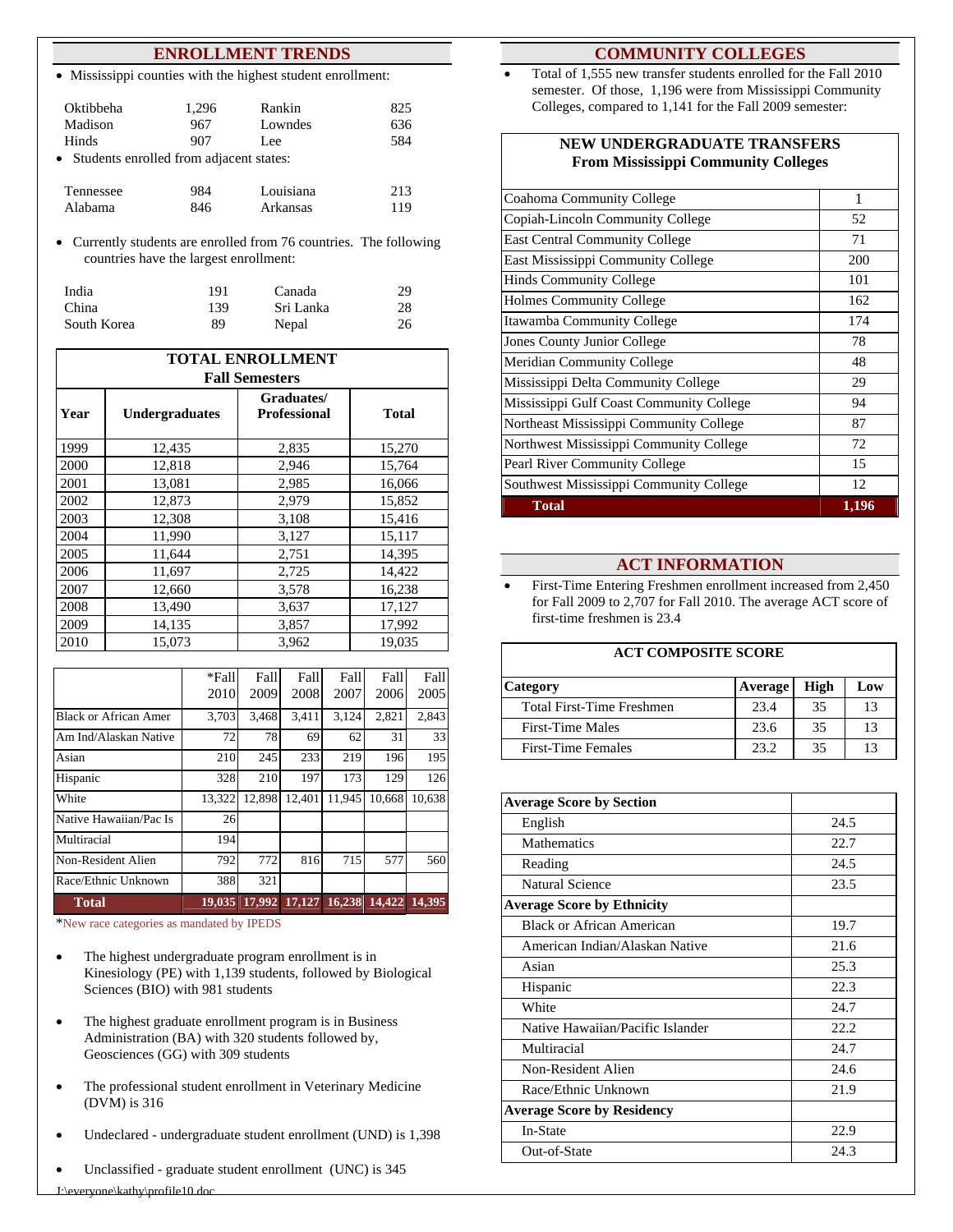Outside the U.S. 24.6

## **Enrollment by College by Major Main Campus Only Fall 2010**

| <b>College/School</b>                  | <b>Major Code</b>                 | Major                                        | Undergraduate        | Graduate                         | <b>Total</b>    |
|----------------------------------------|-----------------------------------|----------------------------------------------|----------------------|----------------------------------|-----------------|
| <b>Agriculture &amp; Life Sciences</b> |                                   |                                              |                      |                                  |                 |
|                                        | ADS                               | Animal & Dairy Science                       | 266                  | $\theta$                         | 266             |
|                                        | <b>AEE</b>                        | Ag Extension Education                       | $\overline{0}$       | 41                               | 41              |
|                                        | <b>AETB</b>                       | Agri Engineering Technology & Business       | 90                   | $\Omega$                         | 90              |
|                                        | <b>AFRE</b>                       | Ag, Food & Resources                         | 11                   | $\Omega$                         | 11              |
|                                        | $\rm{AGB}$                        | Agribusiness                                 | 81                   | $\boldsymbol{0}$                 | 81              |
|                                        | AGBM                              | Agribusiness Management                      | $\Omega$             | $\overline{7}$                   | $\tau$          |
|                                        | <b>AGN</b>                        | Agronomy                                     | 65                   | $\overline{0}$                   | 65              |
|                                        | AGR                               | Agriculture                                  | $\theta$             | 65                               | 65              |
|                                        | AGS                               | <b>Agricultural Science</b>                  | 19                   | $\overline{54}$                  | $\overline{73}$ |
|                                        | <b>AIS</b>                        | <b>Agricultural Information Sciences</b>     | 38                   | $\boldsymbol{0}$                 | 38              |
|                                        | <b>ALSC</b>                       | <b>Agricultural Life Sciences</b>            | $\overline{0}$       | 30                               | 30              |
|                                        | <b>BCH</b>                        | Biochemistry                                 | 237                  | $\overline{0}$                   | 237             |
|                                        | <b>EEM</b>                        | Environmental Economics & Mgt                | 9                    | $\theta$                         | 9               |
|                                        | <b>FSNH</b>                       | Food Science, Nutrition, Health Promotions   | 126                  | $\theta$                         | 126             |
|                                        | HO                                | Horticulture                                 | 42                   | $\mathbf{0}$                     | 42              |
|                                        | $\overline{HS}$                   | <b>Human Sciences</b>                        | 220                  | $\boldsymbol{0}$                 | 220             |
|                                        | <b>IPM</b>                        | <b>Integrated Pest Management</b>            | $\mathbf{1}$         | $\Omega$                         | 1               |
|                                        | LA                                | Landscape Architecture                       | 96                   | 29                               | 125             |
|                                        | <b>LAC</b>                        | Landscape Contracting                        | 49                   | $\mathbf{0}$                     | 49              |
|                                        | <b>LFSC</b>                       | Life Science                                 | $\theta$             | 28                               | $\overline{28}$ |
|                                        | MOLB                              | Molecular Biology                            | $\overline{0}$       | 16                               | 16              |
|                                        | ${\bf NFSH}$                      | Food Science, Nutrition, Health Promotions   | $\overline{0}$       | 85                               | 85              |
|                                        | PO                                | Poultry Science                              | $\overline{45}$      | $\Omega$                         | $\overline{45}$ |
| <b>TOTAL</b>                           |                                   |                                              | 1,395                | 355                              | 1,750           |
| Architecture, Art & Design             |                                   |                                              |                      |                                  |                 |
|                                        | $\rm{ARC}$                        | Architecture                                 | 185                  | 5                                | 190             |
|                                        | <b>ART</b>                        | Art                                          | 339                  | $\mathbf{0}$                     | 339             |
|                                        | <b>BCS</b>                        | <b>Building Construction</b>                 | 84                   | $\overline{0}$                   | 84              |
|                                        | ID                                | Design                                       | $\overline{102}$     | $\Omega$                         | 102             |
|                                        | <b>PARC</b>                       | Pre-Architecture                             | 47                   | $\overline{0}$                   | $\overline{47}$ |
| <b>TOTAL</b>                           |                                   |                                              | 757                  | $\overline{5}$                   | 762             |
| Arts & Sciences                        |                                   |                                              |                      |                                  |                 |
|                                        | AN                                | Anthropology                                 | 56                   | $\mathbf{0}$                     | 56              |
|                                        | <b>APAN</b>                       | Applied Anthropology                         | $\Omega$             | $\overline{21}$                  | $\overline{21}$ |
|                                        | <b>BIO</b>                        | <b>Biological Sciences</b>                   | 981                  | $\overline{35}$                  | 1,016           |
|                                        | <b>BSIS</b>                       | <b>Interdisciplinary Studies</b>             | 112                  | $\boldsymbol{0}$                 | 112             |
|                                        | <b>CH</b>                         | Chemistry                                    | 108                  | 57                               | 165             |
|                                        | CO                                | Communications                               | 487                  | $\mathbf{0}$                     | 487             |
|                                        | COG                               | Cognitive Sciences                           | $\theta$             | 13                               | 13              |
|                                        | <b>CRIM</b>                       | Criminology                                  | 86                   | $\overline{0}$                   | 86              |
|                                        | EASC                              | Earth and Atmospheric Sciences               | $\overline{0}$       | $\overline{14}$                  | 14              |
|                                        | <b>ECAS</b>                       | Economics $- A & S$                          | 17                   | $\overline{0}$                   | $\overline{17}$ |
|                                        | EN                                | English                                      | 143                  | 36                               | 179             |
|                                        | $\mathop{\rm FL}\nolimits$        | Foreign Language                             | 41                   | 12                               | 53              |
|                                        | <b>GBIO</b>                       | <b>General Biology</b>                       | $\overline{0}$       | 120                              | 120             |
|                                        | $\rm GG$                          | Geosciences                                  | 501                  | 309                              | 810             |
|                                        | <b>GLA</b><br>GSC                 | General Liberal Arts                         | $\overline{15}$<br>6 | $\overline{0}$<br>$\overline{0}$ | 15              |
|                                        |                                   | General Science                              |                      |                                  | 6               |
|                                        | $\mathop{\rm HI}\nolimits$<br>IDS | History<br><b>Interdisciplinary Sciences</b> | 145<br>$\Omega$      | 45<br>14                         | 190             |
|                                        |                                   |                                              |                      |                                  | 14              |
|                                        | MA                                | Mathematics                                  | 67                   | 9                                | 76              |
|                                        | $\operatorname{MASC}$             | <b>Mathematical Sciences</b>                 | $\overline{0}$       | 14                               | 14              |
|                                        | <b>MEDT</b>                       | <b>Medical Technology</b>                    | 66                   | $\overline{0}$                   | 66              |

\everyone\kathy\profile10.do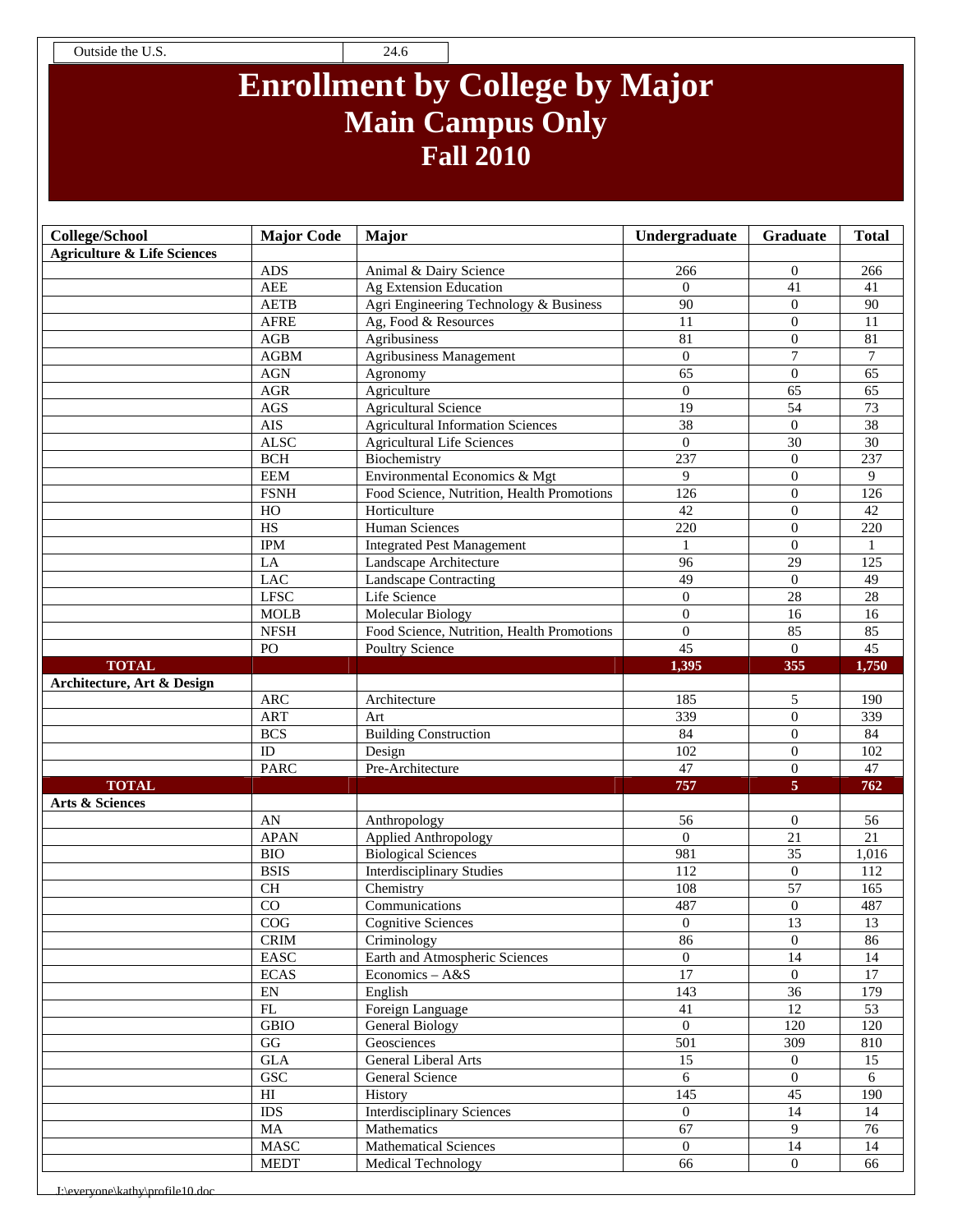### **Enrollment by College by Major Main Campus Only Fall 2010**

| College/School   | <b>Major Code</b>                     | <b>Major</b>                        | Undergraduate     | Graduate         | <b>Total</b>     |
|------------------|---------------------------------------|-------------------------------------|-------------------|------------------|------------------|
|                  | $\overline{\text{MIC}}$               | Microbiology                        | 50                | $\Omega$         | 50               |
|                  | $\overline{MU}$                       | Music                               | $\overline{31}$   | $\overline{0}$   | $\overline{31}$  |
|                  | PH                                    | Physics                             | 33                | 13               | 46               |
|                  | <b>PPA</b>                            | Public Policy & Administration      | $\mathbf{0}$      | 103              | 103              |
|                  | ${\sf PR}$                            | Philosophy                          | $\overline{35}$   | $\overline{0}$   | $\overline{35}$  |
|                  | PS                                    | <b>Political Science</b>            | 265               | 5                | 270              |
|                  | <b>PSY</b>                            | Psychology                          | 435               | 34               | 469              |
|                  | $\overline{SO}$                       | Sociology                           | $\overline{77}$   | $\overline{45}$  | $\overline{122}$ |
|                  | ST                                    | <b>Statistics</b>                   | $\overline{0}$    | $20\,$           | $20\,$           |
|                  | <b>SW</b>                             | Social Work                         | $\frac{115}{115}$ | $\overline{0}$   | 115              |
| <b>TOTAL</b>     |                                       |                                     | 3,872             | 919              | 4,791            |
| <b>Business</b>  |                                       |                                     |                   |                  |                  |
|                  | ACC                                   | Accounting                          | 116               | 35               | 151              |
|                  | BA                                    | <b>Business Administration</b>      | $\mathbf{0}$      | 320              | 320              |
|                  | <b>BIS</b>                            | <b>Business Information Systems</b> | $\overline{62}$   | $\overline{0}$   | $\overline{62}$  |
|                  | <b>BKFN</b>                           | Banking & Finance                   | $\overline{2}$    | $\overline{0}$   | $\overline{2}$   |
|                  | <b>BUAD</b>                           | <b>Business Administration</b>      | 320               | $\overline{0}$   | 320              |
|                  | <b>BUSI</b>                           | <b>Business Administration - MR</b> | 18                | $\overline{4}$   | 22               |
|                  | $\rm EC$                              | Economics                           | $\mathbf{0}$      | $\overline{c}$   | $\overline{c}$   |
|                  | ECO                                   | <b>Business Economics</b>           | $\overline{20}$   | $\boldsymbol{0}$ | $\overline{20}$  |
|                  | <b>FINA</b>                           | Finance                             | 94                | $\mathbf{0}$     | $\overline{94}$  |
|                  | <b>GAEC</b>                           | <b>Applied Economics</b>            | $\overline{0}$    | 10               | 10               |
|                  | <b>GBA</b>                            | General Business Administration     | 17                | $\overline{0}$   | 17               |
|                  | <b>INFS</b>                           | <b>Information Systems</b>          | $\mathbf{0}$      | 9                | 9                |
|                  | $\mathop{\rm INS}\nolimits$           | Insurance                           | 77                | $\overline{0}$   | 77               |
|                  | <b>MCL</b>                            | Mgmt of Construction & Land         | 31                | $\boldsymbol{0}$ | 31               |
|                  | <b>MGT</b>                            | Management                          | $\overline{72}$   | $\Omega$         | $\overline{72}$  |
|                  | <b>MKT</b>                            | Marketing                           | 271               | $\mathbf{0}$     | $\overline{271}$ |
|                  | <b>PACC</b>                           | Pre-Accounting                      | 322               | $\mathbf{0}$     | 322              |
|                  | <b>PBUS</b>                           | Pre-Business                        | 699               | $\mathbf{0}$     | 699              |
|                  | $\mathbf{PM}$                         | Project Management                  | $\mathbf{0}$      | 44               | 44               |
|                  | <b>REF</b>                            | Real Estate Finance                 | $\overline{31}$   | $\overline{0}$   | 31               |
|                  | <b>REMF</b>                           | Real Estate & Mortgage              | $\mathbf{1}$      | $\overline{0}$   | $\mathbf{1}$     |
|                  | <b>TAX</b>                            | Taxation                            | $\overline{0}$    | $\overline{22}$  | $\overline{22}$  |
| <b>TOTAL</b>     |                                       |                                     | 2,153             | 446              | 2,599            |
| <b>Education</b> |                                       |                                     |                   |                  |                  |
|                  | <b>CED</b>                            | Community College Education         | $\mathbf{0}$      | 19               | 19               |
|                  | <b>CIED</b>                           | Curriculum & Instruction            | $\mathbf{0}$      | 21               | $21\,$           |
|                  | COE                                   | <b>Counselor Education</b>          | $\overline{0}$    | 102              | 102              |
|                  | <b>EDAD</b>                           | Elementary, Middle & Sec Educ Admin | $\mathbf{0}$      | 69               | 69               |
|                  | <b>EDLS</b>                           | School Administration               | $\Omega$          | $\overline{5}$   | 5                |
|                  | $\mathop{\rm EDUC}\nolimits$          | Education                           | $\mathbf{0}$      | 64               | 64               |
|                  | ${\hbox{\rm ELED}}$                   | <b>Elementary Education</b>         | 650               | $22\,$           | 672              |
|                  | EPY                                   | <b>Educational Psychology</b>       | 175               | $38\,$           | 213              |
|                  | ${\rm EXED}$                          | <b>Special Education</b>            | $\overline{75}$   | $\overline{17}$  | 92               |
|                  | <b>INDT</b>                           | <b>Industrial Technology</b>        | 106               | $\mathbf{0}$     | 106              |
|                  | <b>ISWD</b>                           | Instruct. Sys & Workforce Dev       | $\overline{0}$    | $\overline{72}$  | 72               |
|                  | $\operatorname{IT}$                   | <b>Instructional Technology</b>     | $\overline{0}$    | $\overline{25}$  | $\overline{25}$  |
|                  | <b>ITS</b>                            | <b>Information Tech Services</b>    | 106               | $\overline{0}$   | 106              |
|                  | <b>MST</b>                            | Technology                          | $\overline{0}$    | 13               | 13               |
|                  | <b>MUED</b>                           | Music Education                     | 82                | $\boldsymbol{0}$ | 82               |
|                  | $\ensuremath{\mathop{\text{\rm PE}}}$ | Physical Education                  | 1,139             | 73               | 1,212            |
|                  | $\ensuremath{\mathsf{PHCE}}$          | Student Counseling & Personnel Ser. | $\overline{0}$    | 20               | 20               |
|                  | PHCL                                  | Community College Leadership        | $\mathbf{0}$      | 96               | 96               |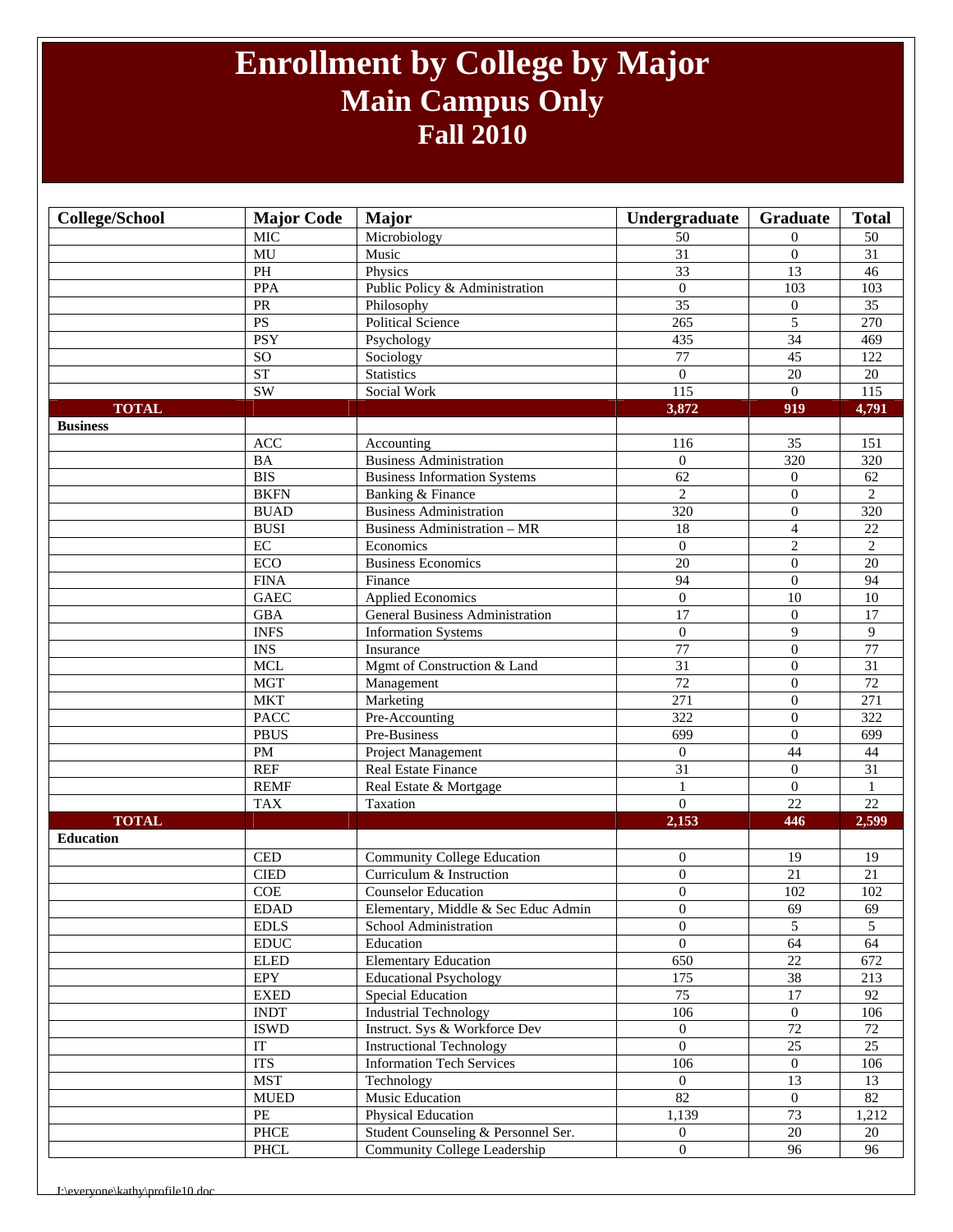### **Enrollment by College by Major Main Campus Only Fall 2010**

| <b>College/School</b>      | <b>Major Code</b>           | <b>Major</b>                           | Undergraduate    | Graduate         | <b>Total</b>     |
|----------------------------|-----------------------------|----------------------------------------|------------------|------------------|------------------|
|                            | <b>PHSE</b>                 | <b>Counselor Ed/Student Counseling</b> | $\Omega$         | 14               | 14               |
|                            | <b>SEED</b>                 | Secondary Education                    | $\overline{313}$ | 9                | 322              |
|                            | <b>STAR</b>                 | Secondary Teacher Alt Route            | $\Omega$         | 37               | $\overline{37}$  |
|                            | <b>TTE</b>                  | <b>Technology Teacher Education</b>    | 30               | $\boldsymbol{0}$ | $\overline{30}$  |
|                            | <b>TTS</b>                  | Trade & Tech Studies                   | $\mathbf{1}$     | $\overline{0}$   | $\mathbf{1}$     |
|                            | <b>WEL</b>                  | Workforce Education Leadership         | $\Omega$         | $\overline{7}$   | $\overline{7}$   |
| <b>TOTAL</b>               |                             |                                        | 2,677            | 723              | 3,400            |
| <b>Engineering</b>         |                             |                                        |                  |                  |                  |
|                            | <b>ASE</b>                  | Aerospace Engineering                  | 190              | 19               | 209              |
|                            | <b>BE</b>                   | <b>Biological Engineering</b>          | 258              | $\tau$           | 265              |
|                            | <b>BME</b>                  | <b>Biomedical Engineering</b>          | $\overline{0}$   | 19               | 19               |
|                            | CE                          | Civil Engineering                      | 384              | 47               | 431              |
|                            | CHE                         | <b>Chemical Engineering</b>            | 254              | 11               | $\overline{265}$ |
|                            | <b>CME</b>                  | <b>Computational Engineering</b>       | $\Omega$         | $\overline{20}$  | 20               |
|                            | <b>CPE</b>                  | <b>Computer Engineering</b>            | 174              | 28               | 202              |
|                            | $\overline{\text{CS}}$      | <b>Computer Science</b>                | 154              | 70               | $\overline{224}$ |
|                            | <b>EE</b>                   | <b>Electrical Engineering</b>          | $\overline{201}$ | $\overline{96}$  | 297              |
|                            | <b>ENGR</b>                 | Engineering                            | $\overline{0}$   | 235              | 235              |
|                            | IE                          | <b>Industrial Engineering</b>          | 170              | 32               | 202              |
|                            | <b>ME</b>                   | <b>Mechanical Engineering</b>          | $\overline{516}$ | $\overline{23}$  | 539              |
|                            | <b>SE</b>                   | Software Engineering                   | 62               | $\boldsymbol{0}$ | 62               |
|                            | <b>UENG</b>                 | <b>Engineering Undeclared</b>          | 12               | $\overline{0}$   | $\overline{12}$  |
| <b>TOTAL</b>               |                             |                                        | 2,375            | 607              | 2,982            |
| <b>Forest Resources</b>    |                             |                                        |                  |                  |                  |
|                            | <b>FO</b>                   | Forestry                               | 144              | $\overline{43}$  | 187              |
|                            | <b>FOR</b>                  | <b>Forest Resources</b>                | $\overline{0}$   | 64               | 64               |
|                            | FP                          | <b>Forest Products</b>                 | $\mathbf{1}$     | $\overline{14}$  | 15               |
|                            | WF                          | Wildlife & Fisheries                   | 190              | $\overline{0}$   | 190              |
|                            | <b>WLE</b>                  | Wildlife Ecology                       | $\overline{0}$   | $\overline{51}$  | $\overline{51}$  |
| <b>TOTAL</b>               |                             |                                        | 335              | 172              | 507              |
| <b>Veterinary Medicine</b> |                             |                                        |                  |                  |                  |
|                            | *CVM                        | Veterinary Medicine                    | $\mathbf{0}$     | 316              | 316              |
|                            | <b>ENVT</b>                 | <b>Environmental Toxicology</b>        | $\theta$         | 10               | 10               |
|                            | <b>VMS</b>                  | Veterinary Medical Science             | $\boldsymbol{0}$ | 64               | 64               |
|                            | <b>VMT</b>                  | Veterinary Medical Technology          | 13               | $\overline{0}$   | 13               |
|                            |                             |                                        | 13               | 390              | 403              |
| Other                      |                             |                                        |                  |                  |                  |
|                            | <b>ATS</b>                  | Academically Talented                  | 24               | $\boldsymbol{0}$ | 24               |
|                            | <b>CND</b>                  | Continuing Education - Undeclared      | 21               | $\overline{0}$   | 21               |
|                            | <b>SND</b>                  | Special Non-Degree                     | $\overline{53}$  | $\overline{0}$   | 53               |
|                            | <b>UNC</b>                  | Undeclared - Graduate                  | $\Omega$         | 345              | 345              |
|                            | $\ensuremath{\mathrm{UND}}$ | Undeclared - Undergraduates            | 1,398            | $\boldsymbol{0}$ | 1,398            |
| <b>TOTAL</b>               |                             |                                        | 1,496            | 345              | 1,841            |
| <b>GRAND TOTAL</b>         |                             |                                        | 15,073           | 3,962            | 19,035           |

\*Professional students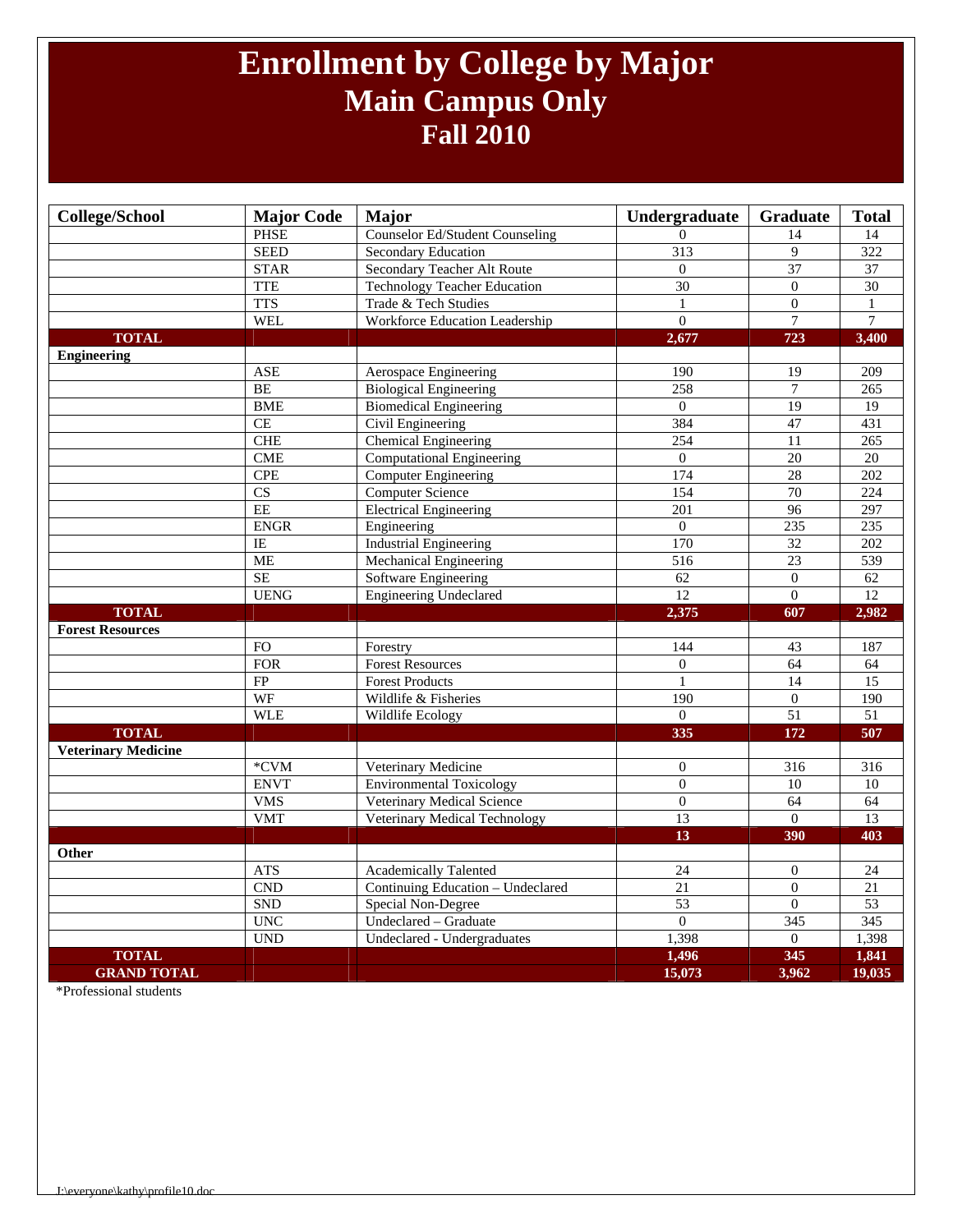### **Composite ACT Score First-Time Freshmen Fall 2010**

| <b>Test</b>                        |              |                         |                  |                  |                  |                 | Out-                    | <b>Outside</b>   |
|------------------------------------|--------------|-------------------------|------------------|------------------|------------------|-----------------|-------------------------|------------------|
| <b>Score</b>                       | Female       | <b>Male</b>             | <b>Black</b>     | Other            | White            | <b>In-State</b> | of-State                | the US           |
| 13                                 | 2            | $\overline{2}$          | 4                | $\Omega$         | $\Omega$         | 4               | $\Omega$                | $\Omega$         |
| 14                                 | $\mathbf{1}$ | $\overline{\mathbf{4}}$ | 5                | $\boldsymbol{0}$ | $\boldsymbol{0}$ | 5               | $\boldsymbol{0}$        | $\boldsymbol{0}$ |
| 15                                 | 9            | 9                       | 18               | $\boldsymbol{0}$ | $\boldsymbol{0}$ | 16              | $\overline{2}$          | $\boldsymbol{0}$ |
| 16                                 | 42           | 41                      | 66               | $\overline{3}$   | 14               | 67              | $\overline{15}$         | $\mathbf{1}$     |
| 17                                 | 59           | 58                      | 80               | $\overline{4}$   | 33               | 88              | 28                      | $\mathbf{1}$     |
| 18                                 | 106          | 96                      | 103              | 9                | 90               | 156             | 45                      | $\mathbf{1}$     |
| 19                                 | 97           | 100                     | 96               | 15               | 86               | 153             | 42                      | $\overline{c}$   |
| 20                                 | 102          | 103                     | 69               | 17               | 119              | 149             | 54                      | $\overline{2}$   |
| 21                                 | 106          | 93                      | 54               | 15               | 130              | 135             | 63                      | $\mathbf{1}$     |
| 22                                 | 88           | 86                      | 40               | 20               | 114              | 127             | 45                      | $\overline{2}$   |
| 23                                 | 79           | 90                      | 31               | 11               | 127              | 114             | 53                      | $\overline{2}$   |
| 24                                 | 114          | 126                     | 35               | 8                | 197              | 124             | 113                     | 3                |
| 25                                 | 105          | 110                     | 16               | 14               | 185              | 111             | 101                     | 3                |
| 26                                 | 88           | 94                      | 19               | 11               | 152              | 97              | 83                      | $\overline{c}$   |
| 27                                 | 72           | 83                      | 6                | 13               | 136              | 75              | 77                      | 3                |
| 28                                 | 65           | 64                      | $\overline{7}$   | 9                | 113              | 65              | 61                      | 3                |
| 29                                 | 65           | 78                      | 12               | 12               | 119              | 93              | 46                      | $\overline{4}$   |
| 30                                 | 40           | 41                      | $\boldsymbol{0}$ | $\overline{4}$   | 77               | 56              | 24                      | $\mathbf{1}$     |
| 31                                 | 34           | 40                      | $\mathbf{1}$     | $\overline{4}$   | 69               | 45              | 28                      | $\mathbf{1}$     |
| 32                                 | 24           | 46                      | $\mathbf{0}$     | $\overline{2}$   | 68               | 42              | 27                      | $\mathbf{1}$     |
| 33                                 | 6            | 17                      | $\boldsymbol{0}$ | $\overline{2}$   | 21               | 15              | $\,8\,$                 | $\boldsymbol{0}$ |
| 34                                 | 5            | 14                      | $\boldsymbol{0}$ | $\mathbf{1}$     | 18               | 15              | $\overline{\mathbf{4}}$ | $\mathbf{0}$     |
| 35                                 |              | $\overline{2}$          | $\Omega$         | $\overline{0}$   | 3                | 3               | $\overline{0}$          | $\mathbf{0}$     |
| Total #                            | 1,310        | 1,397                   | 662              | 174              | 1,871            | 1,755           | 919                     | 33               |
| <b>Average ACT</b><br><b>Score</b> | 23.2         | 23.6                    | <b>19.7</b>      | 23.6             | 24.7             | 22.9            | 24.3                    | 24.6             |

Total Number of First-Time Entering Freshmen – Fall 2010 = 2,707 Overall ACT Composite Score for First-Time Entering Freshmen = 23.4

### **Composite ACT Score First-Time Freshmen Fall 2010**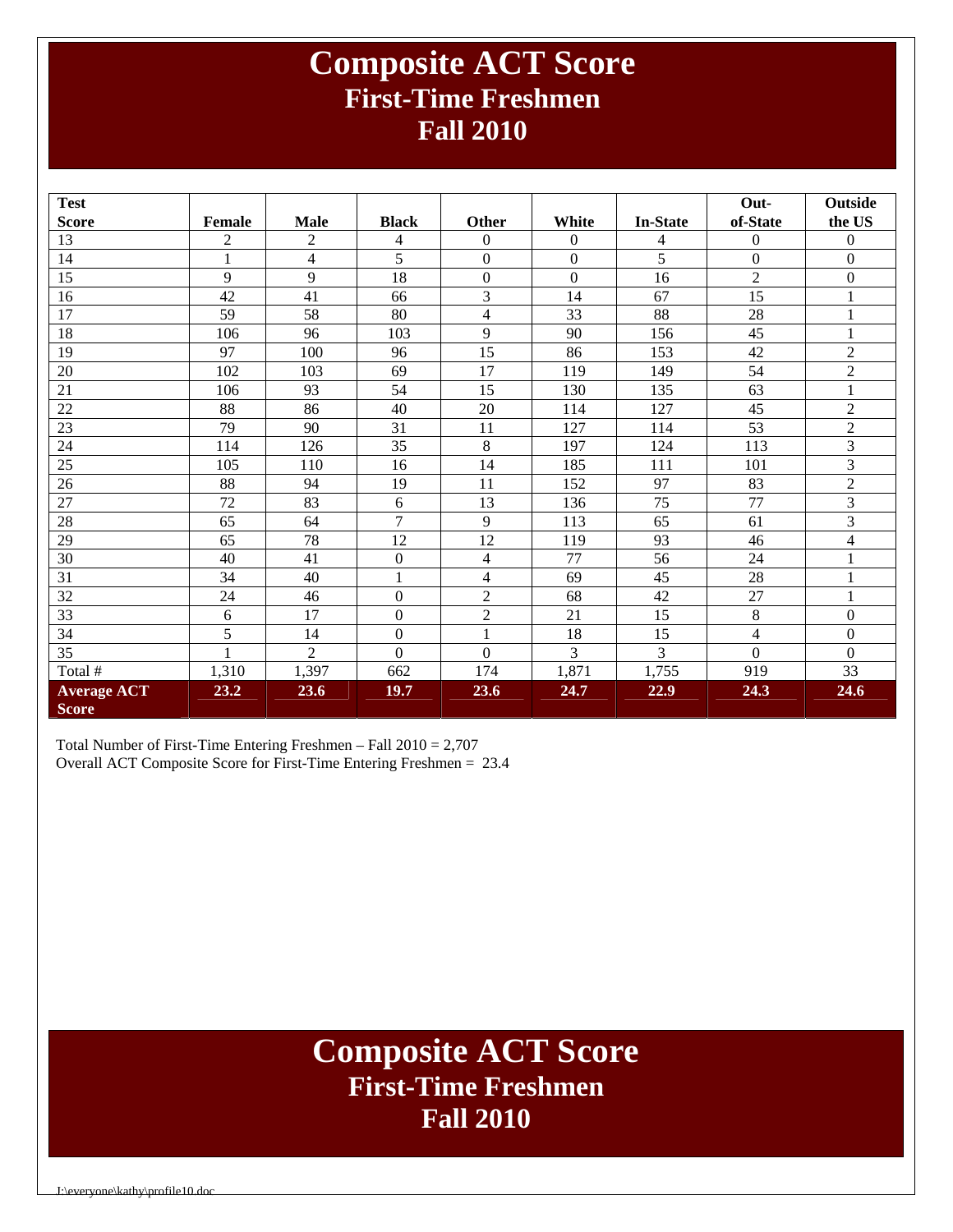| <b>Test</b>                        | Agriculture &        | Architecture,    | Arts &          |                  |                  |                    |                  |                |
|------------------------------------|----------------------|------------------|-----------------|------------------|------------------|--------------------|------------------|----------------|
| <b>Score</b>                       | <b>Life Sciences</b> | Art & Design     | <b>Sciences</b> | <b>Business</b>  | <b>Education</b> | <b>Engineering</b> | Forestry         | Other          |
| 13                                 | $\Omega$             | $\Omega$         |                 | $\Omega$         | $\Omega$         | $\mathbf{0}$       | $\mathbf{0}$     | 3              |
| 14                                 | $\Omega$             | $\Omega$         | $\overline{2}$  | $\Omega$         | $\overline{2}$   | $\theta$           | $\Omega$         | 1              |
| 15                                 | $\overline{2}$       | $\overline{0}$   | 4               | $\boldsymbol{0}$ | $\overline{4}$   | $\boldsymbol{0}$   | $\mathbf{0}$     | 8              |
| 16                                 | 10                   | $\Omega$         | 19              | 7                | 11               | $\mathbf{1}$       | 1                | 34             |
| 17                                 | 12                   | 4                | 29              | $\overline{7}$   | 20               | $\mathfrak{2}$     | $\mathfrak{2}$   | 41             |
| 18                                 | 21                   | 5                | 40              | 30               | 23               | $\boldsymbol{0}$   | $\,8\,$          | 75             |
| 19                                 | 12                   | 3                | 47              | 24               | 18               | 6                  | 5                | 82             |
| 20                                 | 12                   | 11               | 53              | 20               | 25               | 14                 | 6                | 64             |
| 21                                 | 18                   | $\overline{7}$   | 52              | 23               | 29               | 17                 | 13               | 40             |
| 22                                 | 24                   | $8\,$            | 47              | 23               | 16               | 22                 | $\overline{4}$   | 30             |
| $\overline{23}$                    | 16                   | 16               | 44              | 14               | 17               | 36                 | 4                | 22             |
| 24                                 | 22                   | 15               | 68              | 19               | 24               | 50                 | $8\,$            | 34             |
| 25                                 | 18                   | 12               | 60              | 25               | 23               | 51                 | 4                | 22             |
| 26                                 | 15                   | $\overline{7}$   | 54              | 25               | 10               | 43                 | 5                | 23             |
| 27                                 | 19                   | $\overline{7}$   | 44              | 10               | 16               | 43                 | 6                | 10             |
| 28                                 | 14                   | $\overline{7}$   | 36              | 10               | 10               | 36                 | 6                | 10             |
| 29                                 | 14                   | $\,8\,$          | 39              | 10               | $\,8\,$          | 55                 | $\mathbf{1}$     | $8\,$          |
| 30                                 | 6                    | 4                | 20              | 1                | 5                | 39                 | 1                | 5              |
| 31                                 | 12                   | $\boldsymbol{0}$ | 20              | $\overline{2}$   | $\overline{2}$   | 33                 | 3                | $\overline{2}$ |
| 32                                 | 5                    | $\overline{2}$   | 19              | $\mathbf{1}$     | $\overline{2}$   | 39                 | $\mathbf{0}$     | $\overline{2}$ |
| 33                                 | $\overline{2}$       | $\overline{0}$   | $\mathbf{1}$    | $\mathbf{1}$     | $\Omega$         | 17                 | 1                |                |
| 34                                 | $\theta$             | $\Omega$         | 3               | $\Omega$         | 3                | 13                 | $\boldsymbol{0}$ | $\theta$       |
| 35                                 | $\Omega$             | 1                | $\Omega$        | $\Omega$         | $\Omega$         | $\overline{2}$     | $\Omega$         | $\Omega$       |
| Total #                            | 254                  | 117              | 702             | 252              | 268              | 519                | 78               | 517            |
| Avg.<br><b>ACT</b><br><b>Score</b> | 23.5                 | 24.0             | 23.6            | 22.5             | 22.2             | 26.9               | 23.1             | 20.6           |

Total Number of First-Time Entering Freshmen – Fall 2010 = 2,707 Overall ACT Composite Score for First-Time Entering Freshmen = 23.4